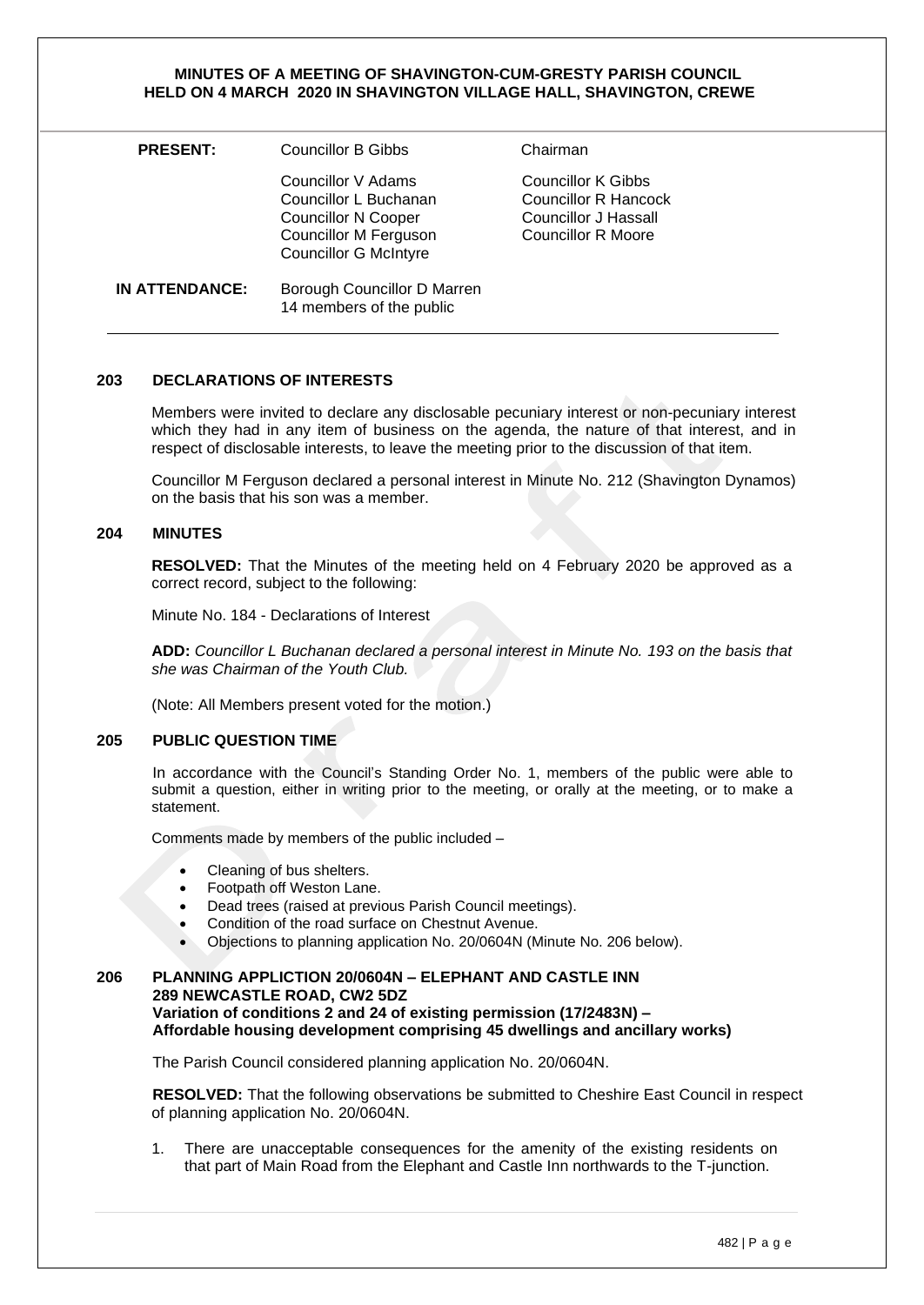- 2. Condition 24 starts with the words *'The development shall not commence until*……'whereas the variation sought under 20/0604N starts '*'No dwelling shall be occupied until*…..' This means that the developer could, in theory, **begin work** on this site **immediately** before details of the road layout are finalised.
- 3. It is difficult to understand how a scheme involving traffic calming measures would not be *detrimental to the free movement of traffic along the highway*. Moreover, the scheme does not show any appreciative widening of the footways on either side of Main Road other than two build-outs, one either side of the road.
- 4. Currently, residents along Main Road have limited on-road parking facilities. Some of this would be lost under this scheme and, in mitigation, there will be four additional parking spaces on the Elephant pub car park for use by residents. As these spaces are on the pub car park, there would be no guarantee that they would be available as and when required by residents. How would this be 'policed' without some form of signage?
- 5. The predicted increase in traffic as a result of this development seems to be underestimated by the applicants. The original survey was carried out in 2017 which they state is still relevant. The figures quoted in the application show an AM peak of 85 VPH (74 plus 11 vehicles from the new development) and a PM peak of 103VPH 93 plus 10 from the new development); however, these figures only relate to vehicles moving to the North of the permitted access i.e. those vehicles exiting left. No mention is made of vehicles turning right i.e. towards Newcastle Road.
- 6. The proposal seeks to withdraw the requirement for a TRO which was conditionally made in light of highways safety concerns. It cannot be safer to remove the requirement altogether.
- 7. The projected number of pedestrians and vehicles using Main Road is unfeasibly low and should not be relied upon.
- 8. Pedestrians will still need to walk into Main Road to avoid multiple crossings of a main artery through Shavington. Footways will remain unsuitably narrow for an increased number of pedestrians. The application does not satisfy key safety concerns in this area.
- 9. An independent safety audit should be carried out in respect of the entrance to the site on Main Road (The Elephant) along to the T-junction on Main Road, and the junction with Main Road and Dig Lane.
- 10. There is a lack of signage to govern priority on Main Road. How will highway safety be maintained?
- 11. A consultation should be carried out with residents where there are proposed changes to existing roads.

In addition to the above, the Parish Council requests that an assessment be carried out to establish the need for 45 affordable homes.

(Note: All Members present voted for the motion.)

#### **207 POLICE MATTERS – BEAT MANAGER'S REPORT**

The Parish Council received the Beat Manager's Report for February 2020. The report included figures of speeding vehicles. The Clerk was asked to request the Police to use the Tru-cam on Gresty Lane.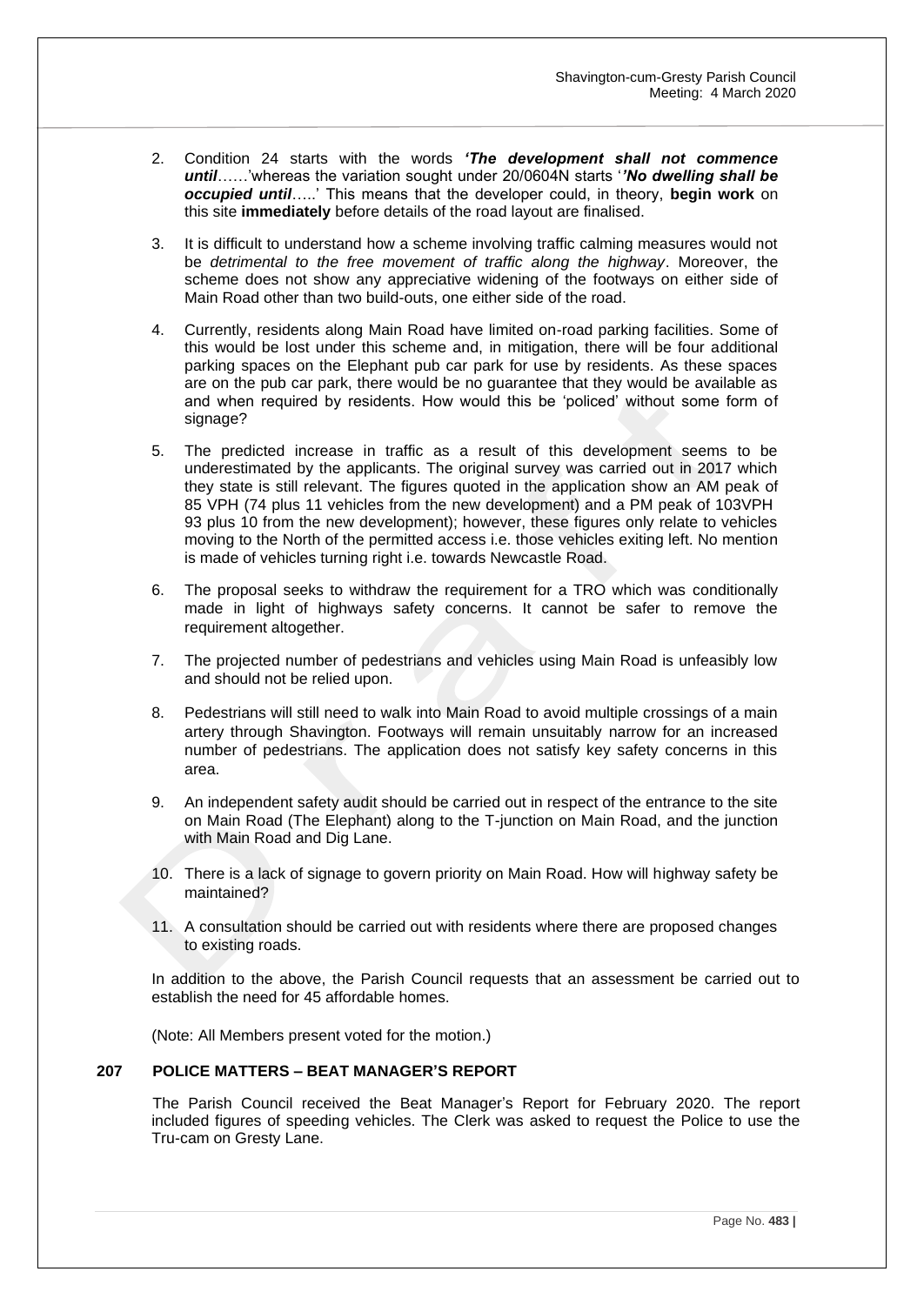# **208 BOROUGH COUNCILLOR DAVID MARREN**

Councillor David Marren reported on Cheshire East Council (CEC) matters of interest and provided an update on outstanding parish matters.

Issues raised included the following:

- Cheshire East Borough Council by-election, following the death of Dorothy Flude. Former MP, Laura Smith, had been elected as the Ward Councillor for Crewe South, representing the Labour Party.
- New Chief Executive: Lorraine O'Donnell had been appointed as Chief Executive and would take up her post on 30 March 2020.
- At full Council on 20 February 2020, Councillor Sarah Pochin was elected Mayor-Elect of the Borough for 2020-21and Councillor David Marren was elected Deputy Mayor-Elect. Both formal elections would take place at Annual Council in May 2020..
- Councillor Laura Crane had been appointed Portfolio Holder for Highways and Waste, replacing Brian Roberts who had died earlier this year.
- Cheshire East Council and Storengy had secured funding to fuel bin wagons with green hydrogen.
- Grant Funding the next round of applications under 'My Bright Idea' and 'Our Community Bright Idea' was 27 March 2020 (referenced at the February 2020 meeting).
- Winter gritting. CEC Cabinet had adopted the Highways Safety Inspection Policy 220, Code of Practice for Highway Safety Inspections 2020, the Winter and Adverse Weather Policy 2020, Adverse Weather Plan 2020/21 and the CE Highways Resilient Network 2020.
- Willowbrook Grange Estate. Taylor Wimpey was proposing to enter into a Section 38 (Highways Act 1980) road adoption agreements to enable the road network on the development to be adopted eventually.
- Second Pedestrian Crossing Rope Lane: Update on S.106 funding for the crossing. £80,000 had now been paid to CEC. This was likely to be implemented in the Spring of 2021.
- Speeding: Statistics on enforceable infringements for each month were given.
- Gresty Lane: This location was being considered as an appropriate location for Tru-cam.
- Public footpaths. The Chairman of the CEC Public Rights of Way Committee had accompanied Councillor Marren on an inspection of various footpaths in the parish.
- Shavington Youth Club. Update on the Borough Council's position in respect of the future of 140 Main Road (the building which was occupied by the Youth Club).

Councillor Marren recommended the Parish Council to consider accepting responsibility for the building under the informal local service delivery scheme which could transfer this as an asset to the Parish Council; however, this would exclude the freehold, which would be retained by Cheshire East Council.

It was noted that the necessary refurbishment work required to bring the building up to an acceptable standard was in the region of £250-300,000.

Arising out of discussion, the Clerk was asked to contact Councillor Nick Mannion, Portfolio Holder for Environment and Regeneration, to pursue the possibility of the transfer of the building to the Parish Council.

Members were able to ask questions of Councillor Marren in respect of his report.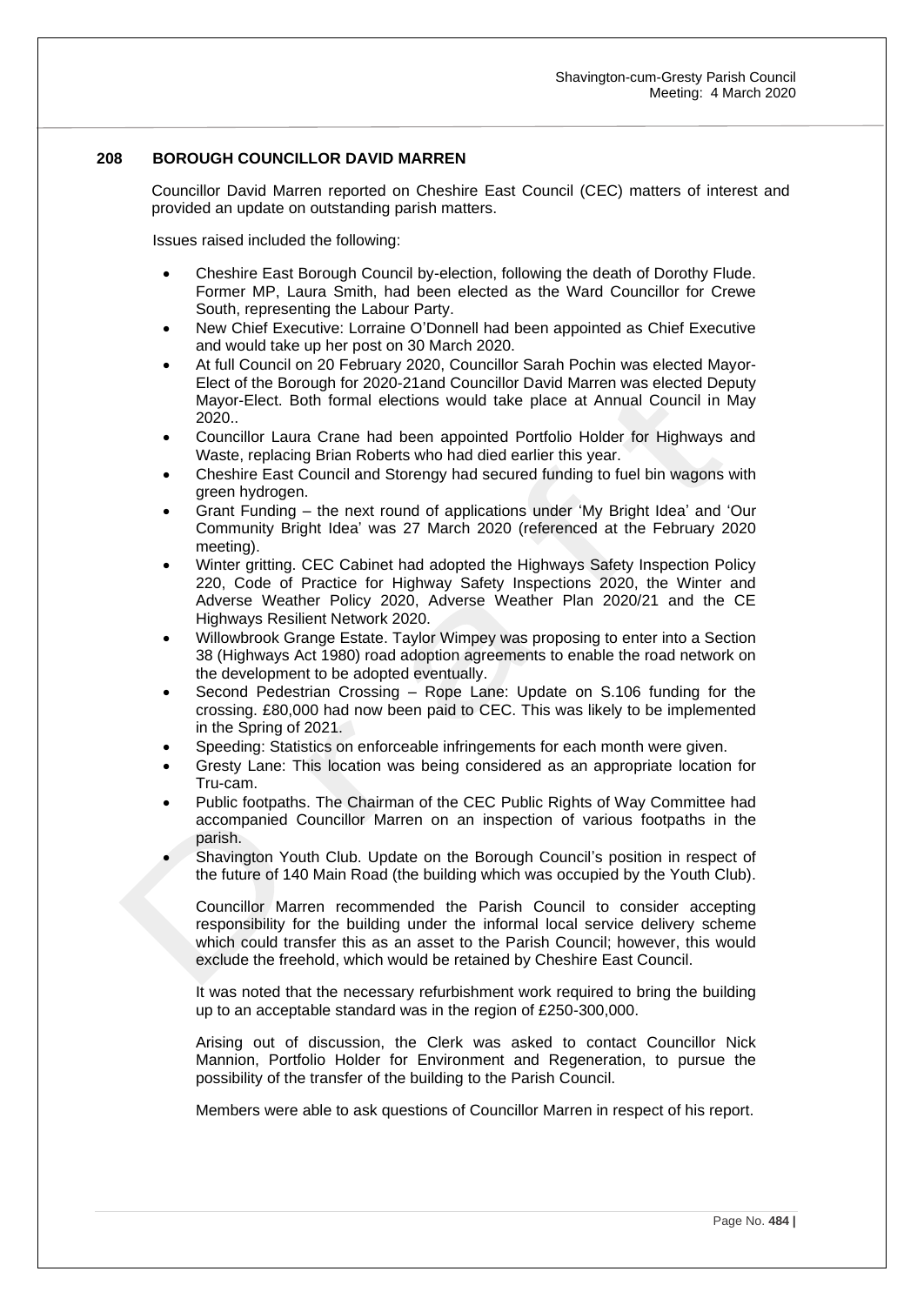#### **209 NEIGHBOURHOOD PLAN (REGULATION 16)**

It was reported that all documents necessary for the Regulation 16 stage in the Neighbourhood Plan process had been forwarded to Cheshire East Council (CEC).

The publication period commenced on 26 February 2020 and would run until 8 April 2020. The two documents from CEC, namely (1) Post-Submission Document for the Qualifying Body (i.e. the Parish Council), and (2) the formal Notice of the Submitted Plan Proposal.

The Parish Council had been asked to provide a summary of the Plan Policies, and Mr Atteridge (Chairman of the Neighbourhood Plan Steering Group) was discussing this with Lucy Hughes, the Planning Consultant from Cheshire Community Action.

The Clerk was now required to notify all those who responded to the Regulation 14 consultation (not provided on the list sent by Cheshire East Council) to inform them that the Shavington Neighbourhood Plan was proceeding to Regulation 16.

In the absence of Mr Bill Atteridge (Chairman of the Neighbourhood Plan Steering Group), Councillor Buchanan read to the meeting a statement from Mr Atteridge.

The Steering Group would arrange a meeting of its members at the close of the publication period under Regulation 16 of the Neighbourhood Planning (General) Regulation 2012.

# **210 PLANNING MATTERS**

The Parish Council was invited to submit observations on the following planning applications:

| 20/0501N | 2 Brick Kiln Close, Shavington CW2 5UH |
|----------|----------------------------------------|
|          | Proposed side extension.               |

20/0813N Greenbank Farm, Crewe Road, CW2 5JB Change of use from agricultural to dwellings Prior Approval Application

**RESOLVED:** That no observations be made on planning applications 20/0501N and 20/0813N.

(Note: All Members present voted for the motion on each planning application.)

# **211 FINANCIAL MATTERS**

#### **211.1 Authorisation of Payments**

**RESOLVED:** That the following payments be approved:

(Note: All Members present voted for the motion.)

#### **(A) Parish Council**

| £428.66 | HMRC.                | Tax and employer's NI liability on Clerk's salary.<br>The increased tax and NI is owing to the<br>overtime worked from 1 July - 31 December<br>2019 and relates to hours not claimed at the<br>previous meeting (£312.40 tax and £116.26<br>employer's NI contribution). |
|---------|----------------------|--------------------------------------------------------------------------------------------------------------------------------------------------------------------------------------------------------------------------------------------------------------------------|
| £279.00 | The Leaflet Team     | Delivery of March newsletter (Invoice TKD1202)                                                                                                                                                                                                                           |
| £360.00 | Nicola Cooper        | Photography contract (Invoice 1025)                                                                                                                                                                                                                                      |
| £420.00 | <b>Hazel Dockery</b> | Compilation of newsletter. (28 hours @ £15 per<br>hour).                                                                                                                                                                                                                 |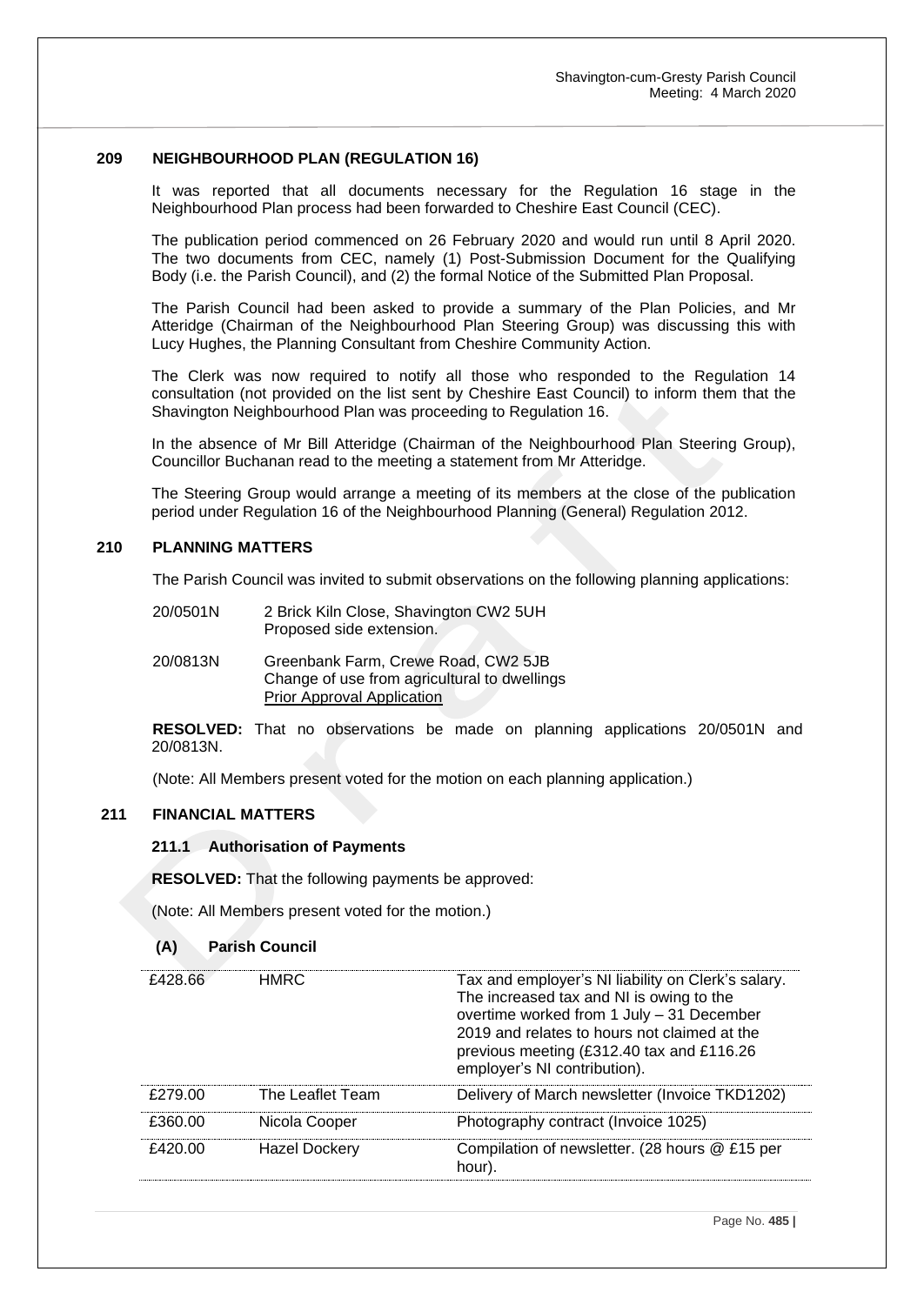| £889.11 | Solopress                 | Printing of 3,000 copies of the March newsletter.<br>(Invoice No. 2344714) |
|---------|---------------------------|----------------------------------------------------------------------------|
| £14.00  | Beardmore Accountants     | Monthly payroll service.                                                   |
| £80.00  | Craig Willetts            | Website support.                                                           |
| £50.00  | Mr P Woolf                | First prize - Best Dressed House at Christmas                              |
| £116.76 | C.M.Jones                 | Mileage Claim and stamps<br>(Last claim period for stamps was April 2019.) |
| F24344  | C.M.Jones                 | Salary arrears <sup>1</sup>                                                |
| £250.00 | <b>Shavington Dynamos</b> | Grant under the Small Grants Scheme. <sup>2</sup>                          |

# **(B) Village Hall**

| £432.00 | <b>Crystal Clean South</b><br>Cheshire | Village Hall cleaning<br>(Invoice 1278 - £360.00 net and £72.00 VAT)                    |
|---------|----------------------------------------|-----------------------------------------------------------------------------------------|
| £40.00  | <b>Target Window Cleaning</b>          | Cleaning of Village Hall windows                                                        |
| A68 66  | ASH Waste Services                     | Invoice 777122 (£57.22 net and £11.44 VAT)                                              |
| A68 66  | ASH Waste Services                     | Invoice 79015 (£57.22 net and £11.44 VAT)                                               |
| £68.18  | ASH Waste Services                     | Invoice 802263 (£56.82 net and £11.36 VAT)                                              |
| £99.28  | ASH Waste Services                     | Invoice 812997 (£82.73 net and £16.55 VAT)                                              |
| £575.64 | Dame Hygiene Services<br>Ltd.          | Nappy Unit and Feminine Hygiene service at<br>Village Hall (£479.70 net and £95.94 VAT) |

## **(C) Debit Card Payment**

The Clerk reported that on 17 February 2020, she had made a payment of £433.20 to Total Groups, an employment agency, in respect of advertising the post of Community Manager.

### **211.2 75th Anniversary of VE Day - Commemorative Bench**

The Clerk had received an unsolicited contact from Fabrications North East Ltd. which was supplying commemorative benches to local councils to mark the  $75<sup>th</sup>$  anniversary of VE Day.

There was no budget for this, other than a sum of £1,000 for the purchase of benches to be provided on Rope Lane and Newcastle Road. The commemorative bench cost £600 and came ready-assembled, with an £80 charge for delivery.

The Parish Council considered if this should be purchased as one of the benches identified in the budget.

**RESOLVED:** (a) That the quotation from Fabrications North East Ltd. to supply a VE Day commemorative bench be declined; and

(b) That the Clerk contact *Men in Sheds, Crewe* for a quotation for a commemorative bench.

(Note: All Members present voted for the motion.)

Note: Borough Councillor David Marren withdrew from the meeting at this point in the proceedings.

<sup>&</sup>lt;sup>1</sup> Approved under Minute No. 220 but included here for ease of reference.

<sup>&</sup>lt;sup>2</sup> Approved under Minute No. 212 but included here for ease of reference.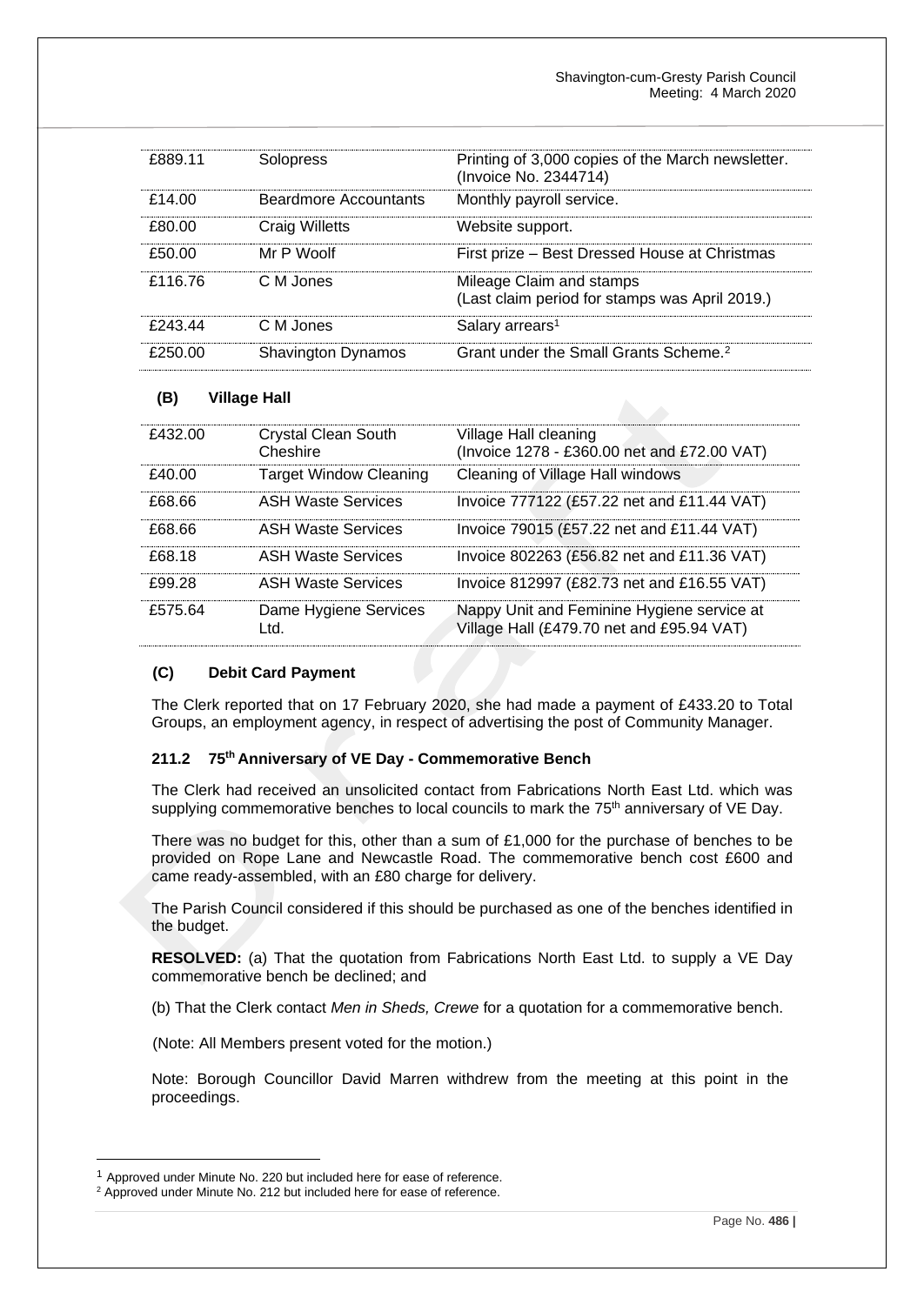# **212 GRANT REQUEST – SHAVINGTON DYNAMOS**

Shavington Dynamos submitted a grant request to the December 2019 meeting. The Parish Council deferred a decision pending receipt of a copy of the group's latest bank statement. This had now been provided within an email from the Treasurer.

The grant requested was £250 for the purchase of kit.

Councillor Ferguson suggested during the meeting that the Parish Council leaf logo could be added to the kit, and this could be funded by the Parish Council.

**RESOLVED:** (a) That a grant of £250 be made to Shavington Dynamos. (Minute No. 211.1 refers.); and

(b) That the Parish Council consider at a future date, the possibility of funding the cost of the leaf logo being added to the kit.

(Note: All Members present voted for the motion.)

#### **213 GROUNDS MAINTENANCE**

The Parish Council considered a revised specification for the grounds maintenance contract with Northwich Town Council.

Following the 'walkabout' on 13 February 2020, with the Town Clerk (Northwich Town Council) and his colleagues, together with Councillors from the Parish Council, Councillor Matt Ferguson amended the original Bill of Quantities to produce a revised Specification which replaced the Bill of Quantities.

Councillor Ferguson had shared this with other Members of the Environment and Recreation Committee for their informal comments. A copy of the draft document had been submitted with the agenda papers, and a further, final copy, was issued to Members on 2 March 2020 and had also been provided to Northwich Town Council to enable the Town Clerk to commence work on the Service Level Agreement.

The Council was asked to approve the revised Specification for the Grounds Maintenance Contract subject to any amendments to be made at the meeting. In the event of further amendments, this would then be issued to Northwich Town Council which would produce a Service Level Agreement (SLA) based on the revised specification.

To enable prompt progress to be made, it was suggested that an extra-ordinary meeting of the Parish Council be held on either 11 March 2020 at 6.30 pm (prior to the start of the Community Engagement Committee), or 18 March 2020 at 6.30 pm (deferring the start of the Finance Committee to 7.15 pm).

Councillor Ferguson was thanked for his work in producing a detailed and comprehensive document.

**RESOLVED:** (a) That the Grounds Maintenance Specification be approved subject to the following:

> under item 5 (b) *(The 'Peace' roses either side of the War Memorial shall be attended to throughout the year, with particular attention paid to the presentation of the carnations in the week leading to Remembrance Sunday)* an additional provision be included to allow for attention in Spring each year;

(b) That an extra-ordinary meeting of the Parish Council be held on 11 March 2020 at 6.30 pm to consider and approve a Service Level Agreement prepared by Northwich Town Council.

(Note: All Members present voted for the motion.)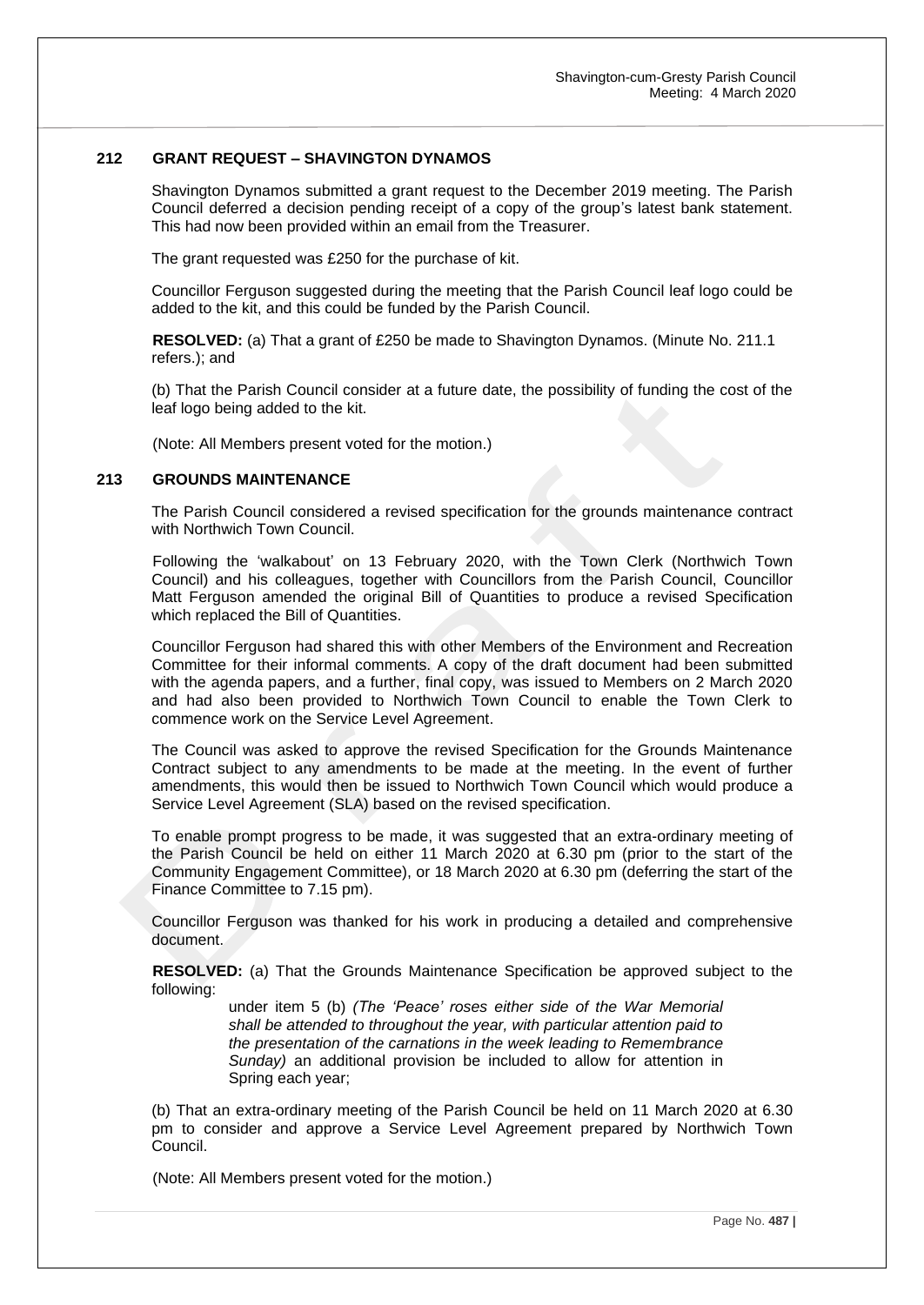# **214 STAFFING APPOINTMENTS**

#### **214.1 Community Manager**

The Parish Council received a copy of the National Association of Local Councils (NALC) Model Contract of Employment, together with a guidance note. The contract would require some 'tailoring' to allow it to be appropriate for the Community Manager's post.

### **214.2 Village Hall Maintenance Officer**

This post had been advertised in the Parish newsletter and Shavington Primary School's newsletter.

The closing date for applications had been extended to 20 March 2020. As the newsletter was not due for delivery until week commencing 9 March, potential candidates might not have the opportunity to apply before the original closing date of 16 March 2020.

### **215 215.1 POTENTIAL PURCHASE OF ST MARK'S CHURCH 215.2 PURCHASE OF RECREATIONAL LAND IN THE PARISH**

Members received guidance about the consultation process which must be undertaken in the event of the Parish Council deciding to purchase (a) St Mark's Church and (b) recreational land in the parish.

Although the Parish Council, at its meeting on 6 November 2019, had considered guidance about the operation of the Public Works Loans Board, additional information was now provided, namely, evidence requirements for borrowing, and guidance from the Department for Communities and Local Government.

### **St Mark's Church:**

The Parish Council must carry out a consultation which must be undertaken **before**  approaching the Public Works Loans Board for a loan. The Secretary of State required evidence of a consultation.

There was no set format for the consultation, but it must be more robust than simply adding an item in a newsletter. Holding a public meeting with a vote was one option; another would be to distribute a questionnaire to each household in the parish. If this latter method was adopted, it would be important to take into account that there would be more than one adult in most households; therefore, there should be more than one questionnaire to each household.

**Recreational Land in the Parish:** Although not a project for 2020-2021, the Parish Council had previously indicated that it wished to purchase an area of recreational land in the parish, and a land agent had already been engaged to carry out preparatory work to identify an appropriate parcel of land.

As with the potential purchase of St Mark's Church, a robust consultation must be carried out before applying for a loan to purchase a parcel of land.

During discussion of these two items, Members also raised the issue of 140 Main Road, Shavington (Minute No. 216 below).

**RESOLVED:** (a) That prior to the meeting to be held on 1 April 2020<sup>3</sup> Cheshire East Council be asked to advise about its proposed plans for 140 Main Road, Shavington;

(b) That the land agent be asked to prepare a report for the April 2020 meeting; and

<sup>3</sup> Owing to the Coronavirus Epidemic, and based on Government guidance, all meetings were cancelled until further notice.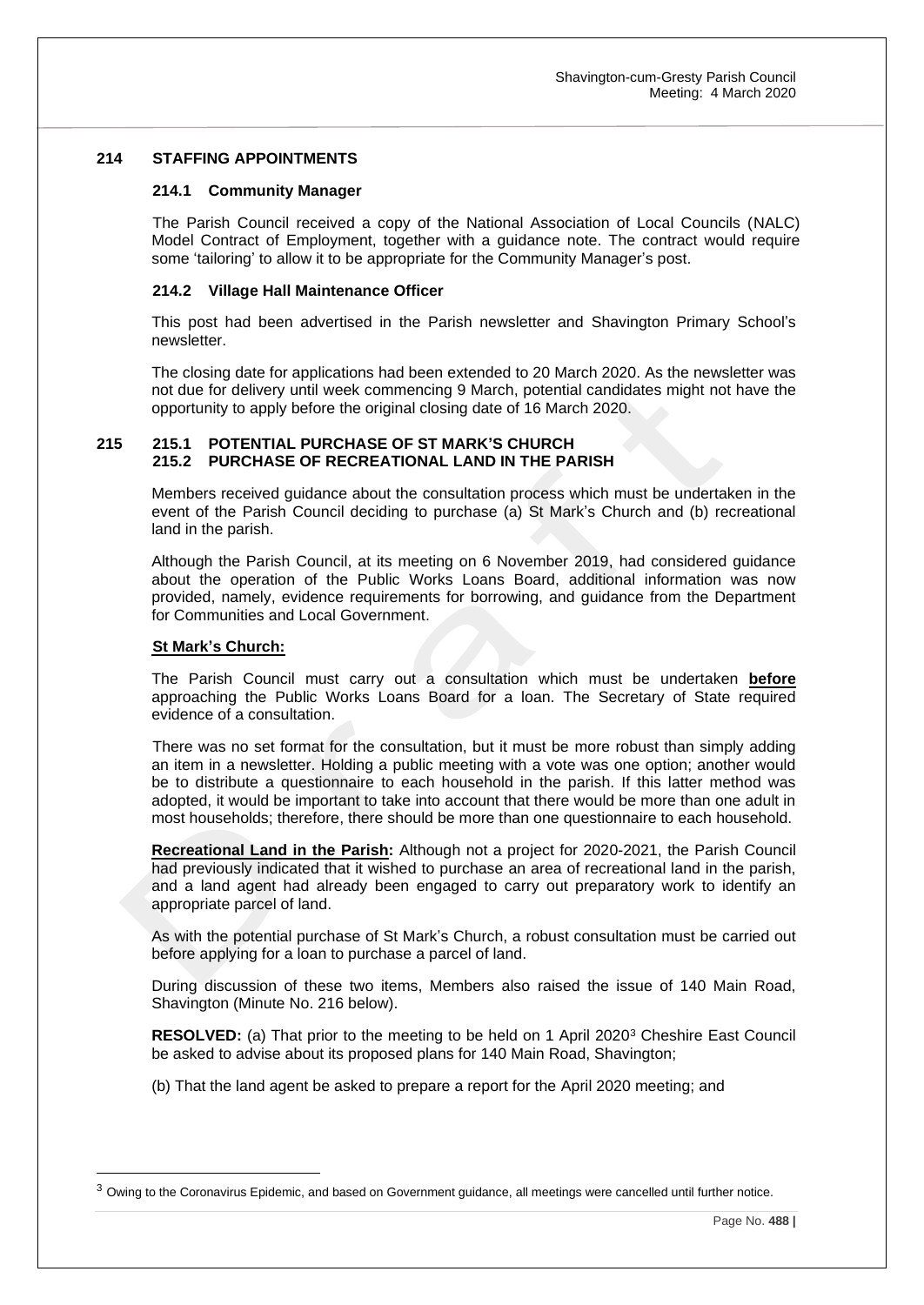(c) That a special meeting of the Parish Council, with St Mark's Church representatives, be held to discuss a timeline for disposal of the site; the likely sale cost; and St Mark's preferred usage for the site.

(Note: All Members present voted for the motion.)

# **216 ASSET OF COMMUNITY VALUE (COMMUNITY RIGHT TO BID – 140 MAIN ROAD, SHAVINGTON (YOUTH CLUB)**

This item had been dealt with during discussion under Minute Nos. 215.1 and 215.2 above.

The Clerk would contact Cheshire East Council (as referenced in Minute No. 208 above).

# **217 CLERK'S INFORMATION REPORT**

The Clerk reported on the following matters for information.

# **1) Donation to Woodnoth-cum-Shavington WI**

The Woodnoth-cum-Shavington WI had sent a 'thank you' email for the donation made in respect of its contribution to the success of Remembrance Sunday – November 2019.

# **2) Carols at Christmas – 20 December 2020**

The Clerk had booked Crewe Brass Band for the Carols at Christmas event on 20 December 2020. It was noted that this was the same date as St Mark's Church Carol Service.

# **3) Police & Crime Commissioner Elections – 7 May 2020**

The Police & Crime Commissioner Elections were to be held on 7 May 2020. This would not impact the VE Day Commemorations.

# **4) Vine Tree Play Area**

ACE Playgrounds had now commenced the repair work in the play area. The swings would be replaced during this week (commencing 2 March 2020). ACE had advised that it would need to raise an additional cost for the replacement of two toddler swings as this was not included in the original quotation (£95.60 plus VAT for each).

The remaining work would take approximately two days (painting) which would be carried out in the warmer weather.

# **5) Village Hall**

Owing to the introduction of new fees, the booking forms were to be revised in time for 1 April 2020. In addition, Councillor Kevin Gibbs had highlighted the need for the hire agreement to be amended to take into account, for example, Wi-Fi, adult safeguarding and children's safeguarding and it may be that the Parish Council would be required to adopt a policy in respect of each.

#### **6) Lights not Commissioned – Opposite to Alfred Potts Way**

Cheshire East Council had advised that the commissioning of these lights was the responsibility of the developer, not Cheshire East Highways, and this would have been a planning obligation when approval was granted. It fell under either S.38 or S.278 of the Highways Act 1980.

S.38 related to roads, lights, drains etc. within a new housing estate.

S.278 related to anything outside the estate; for example a 1,000 homes estate may need to upgrade the nearest set of traffic lights, require a new road to be built, or new lighting on the main road because previously it had been a piece of land with no vehicular access, but could now potentially have 1,500 cars using it after the development is completed.